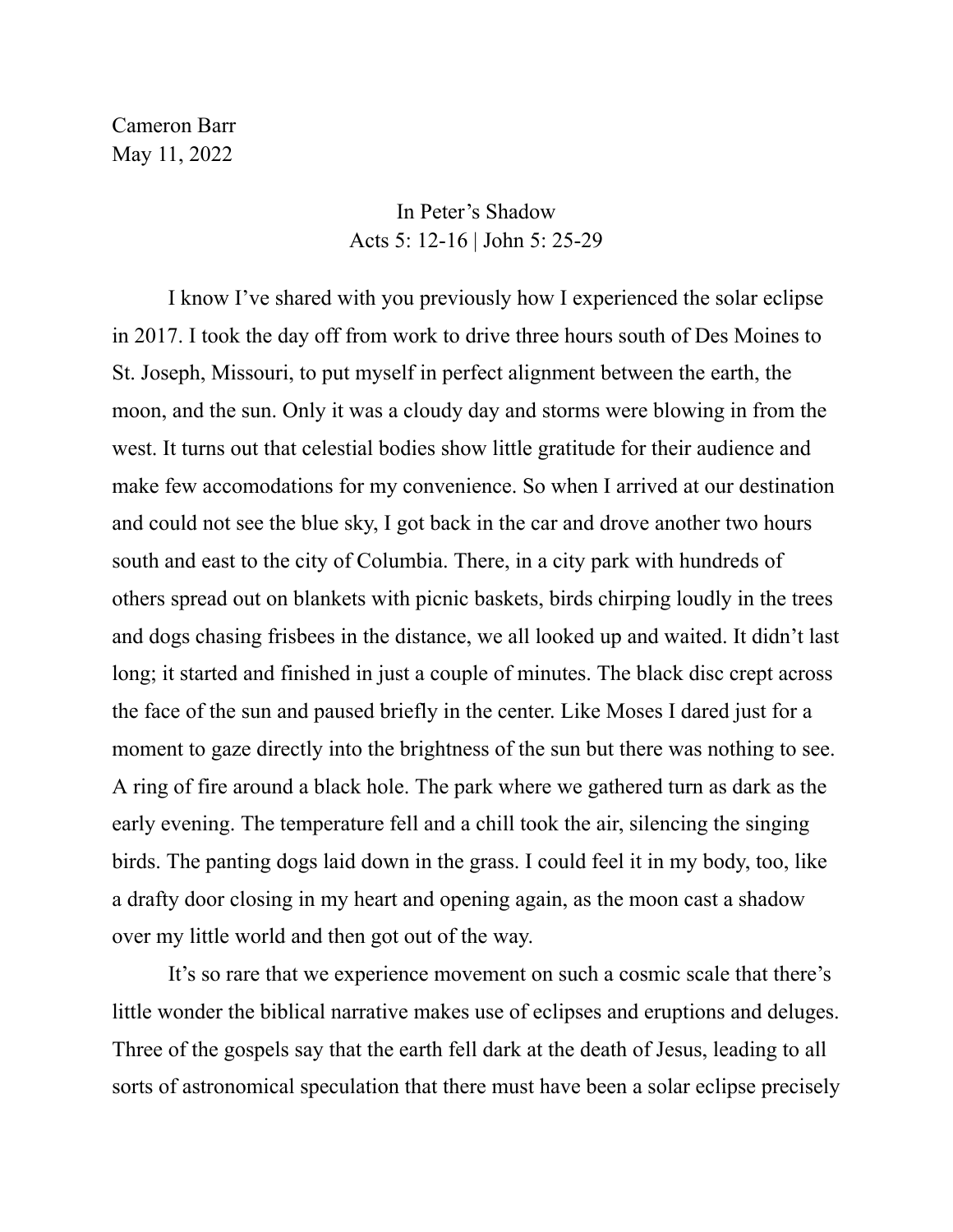at that time. Historically accurate or not, these cosmic movements recorded in scripture always reveal the power and authority of God. Just think of all the Psalms speaking of God's glory in terms of the wonders of the world - high mountains, vast seas, open plains. "The earth is the Lord's in the fullness thereof." Or the withering speech concluding the book of Job. God speaks out of the whirlwind and claims command over the earth and also whole constellations of stars.

Can you bind the chains of the Pleiades,

or loose the cords of Orion? Can you lead for the Mazzaroth in their season, Or can you guide the Bear with its children? Do you know the ordinances of the heavens? Can you establish their rule on the earth?

God's speech also mentions great mystical creatures, like Leviathan, the great mythical sea serpent, or Behemoth, the immense monster of chaos. Our God is the creator of all the wonders of the world. And God's authority reaches even beyond what is close and real to forces far away and beyond us. God holds all of this in the palm of God's hand. Scripture uses astronomical imagery and mythical imagination to assure us that there is no great power that could threaten the purposes of the One we worship.

What the Old Testament strives to demonstrate in poetry, Peter does his best to convey in prose. The first third of the book of Acts is mainly a record of Peter's breathless speeches. Addressing small groups of the disciples and apostles, addressing larger groups of Jews and gentiles alike, addressing the high council of priests. "Let it be known to all of you, and to all the people of Israel" that Jesus of Nazareth, who was crucified, God has raised from the dead….We cannot keep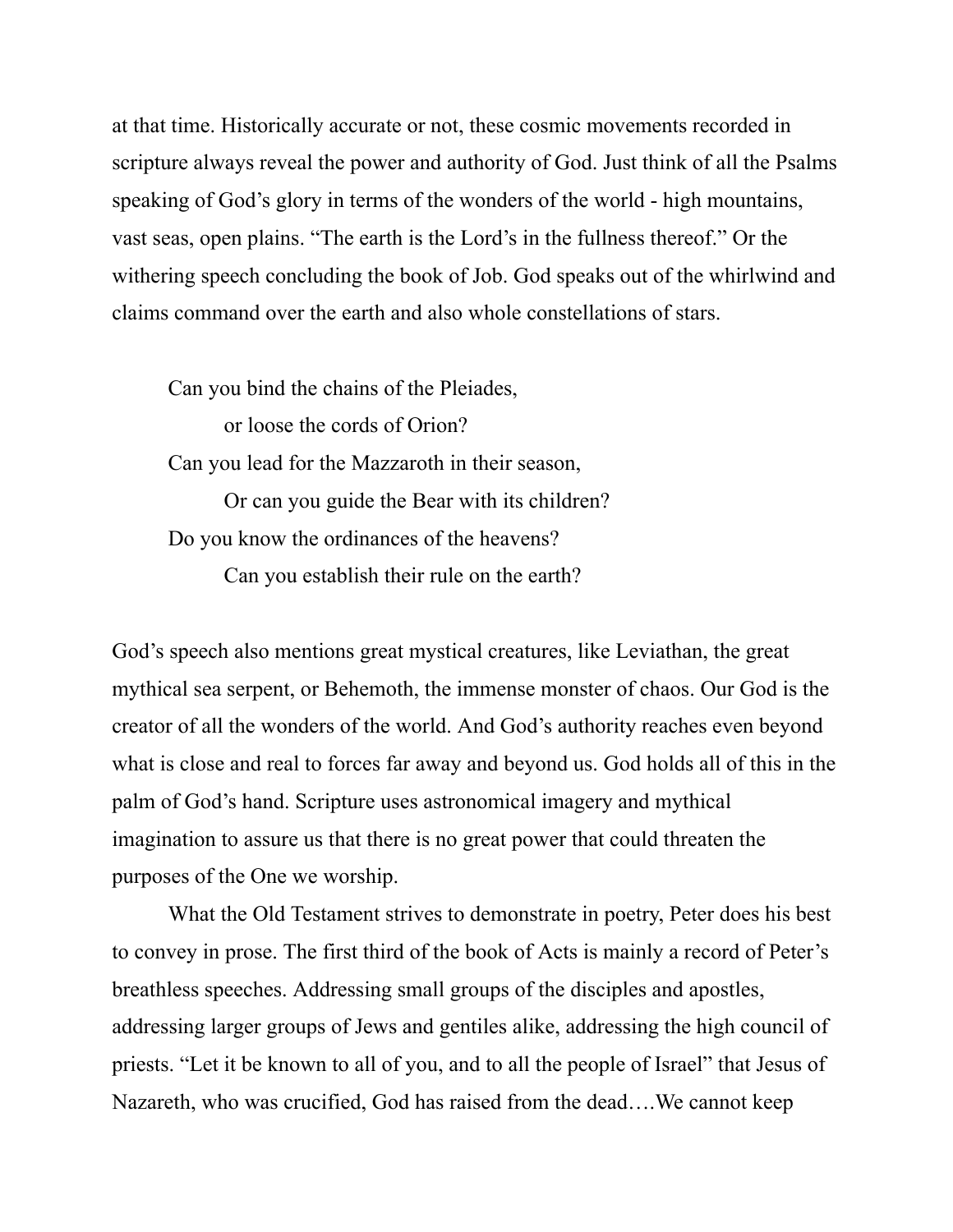from speaking about what we have seen and heard." Their testimony is to the power of God that defies our understanding and imagination. Peter speaks of a God not contained by death, of God not limited by human understanding, of God not threatened by our small schemes and designs. Don't you understand - what we have experienced is a cosmic event. Did you not notice when the birds stopped singing? Could you not feel the chill in the air? Were you not held in awe and wonder? How could we not be moved in our heart and soul?

And here the author of the book of Acts does something very interesting. He's speaking of Peter's shadow. Remember how cold and eerie it felt when I stood in the shadow of the moon. Think about everyone about whom it has been said - they have a shadow side. Remember that this is the same Peter who denied Jesus and failed Jesus. Luke takes the image of the shadow - with all its connotations of darkness, of death, of evil - and flips it into a blessing. Standing on the Portico of Solomon, great crowds come to hear Peter's vigorous testimony. And in the first miracles of the early church the power of Peter's presence brings more people into the fold and there are healings and other miracles attributed to this moment. Peter's testimony is an expansive proclamation of grace, directed to all who can hear - to both Jews and to Gentiles. Elsewhere he will say that through the life-giving power of God in Jesus this grace extends to all of creation without partiality. So expansive and inclusive was this message that people were coming out of their homes. They were carrying the sick out into the street, laying the infirm out on cots and mats so that everyone could hear about the power of Jesus. And so long as Peter's shadow passed over them they were made well by this good news.

Even the shadow is a blessing. Peter's good side and his bad side are blessed by God. Even the Earth when it is enshadowed by other celestial bodies is still in God's hands. So transcendent is the grace revealed in Easter that there truly is no place untouched by the goodness of God. Such is the immensity of grace that we